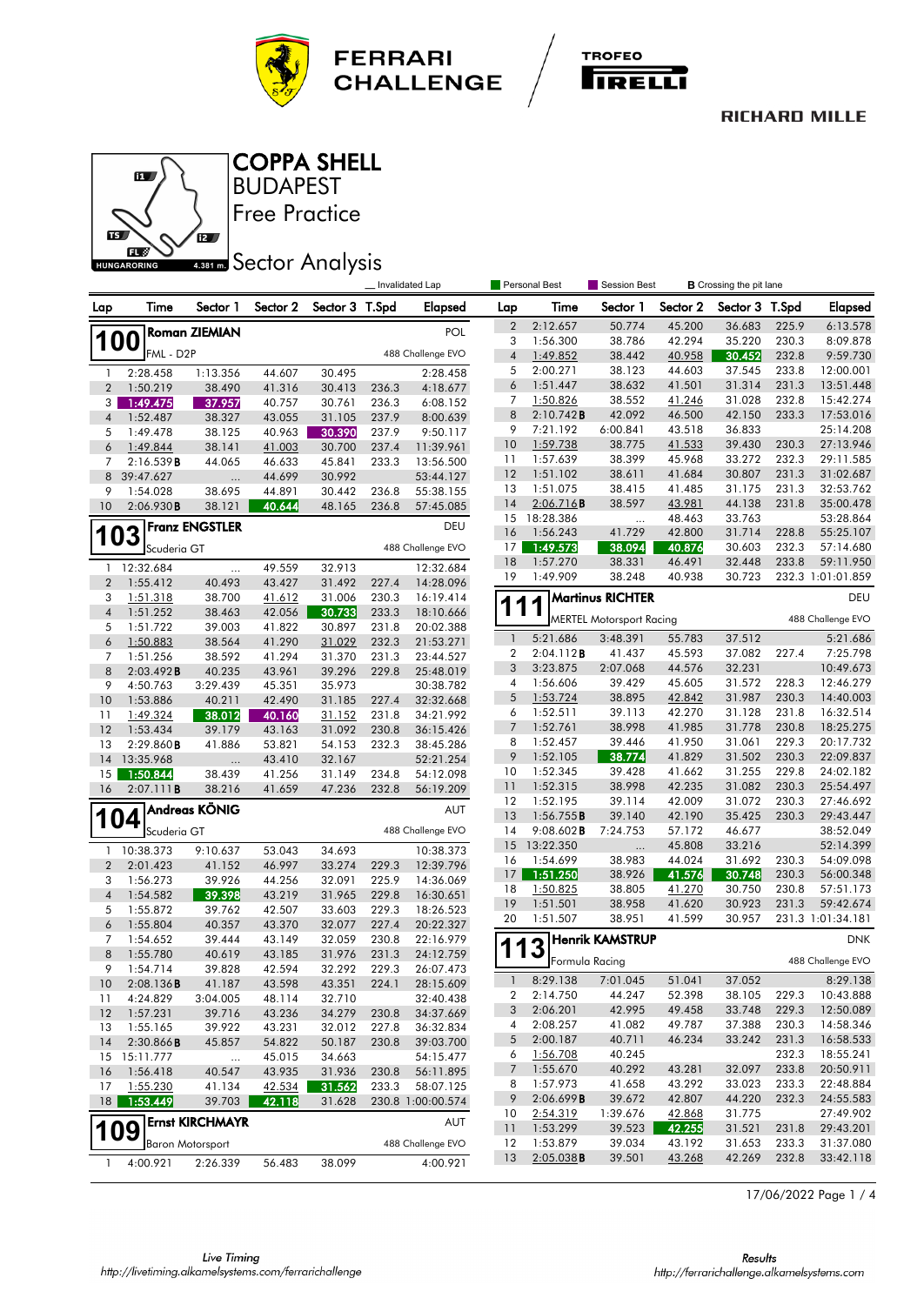





Free Practice **BUDAPEST** COPPA SHELL

# **4.381 mm** Sector Analysis

|                |                       |                          |                  |                  |                | Invalidated Lap                |                       | <b>Personal Best</b>        | Session Best                    |                  | <b>B</b> Crossing the pit lane |                |                        |
|----------------|-----------------------|--------------------------|------------------|------------------|----------------|--------------------------------|-----------------------|-----------------------------|---------------------------------|------------------|--------------------------------|----------------|------------------------|
| Lap            | Time                  | Sector 1                 | Sector 2         | Sector 3 T.Spd   |                | <b>Elapsed</b>                 | Lap                   | Time                        | Sector 1                        | Sector 2         | Sector 3 T.Spd                 |                | <b>Elapsed</b>         |
| 14             | 18:58.121             | $\ldots$                 | 53.151           | 36.204           |                | 52:40.239                      |                       |                             | <b>Joakim OLANDER</b>           |                  |                                |                | SWE                    |
| 15             | 1:57.739              | 40.611                   | 43.439           | 33.689           | 231.3          | 54:37.978                      |                       | 26                          |                                 |                  |                                |                | 488 Challenge EVO      |
| 16<br>17       | 1:52.563<br>1:52.521  | 39.099<br>38.850         | 42.277<br>42.359 | 31.187<br>31.312 | 233.8<br>234.8 | 56:30.541                      |                       |                             | Scuderia Autoropa               |                  |                                |                |                        |
| 18             | 2:07.631B             | 39.091                   | 42.879           | 45.661           |                | 58:23.062<br>234.3 1:00:30.693 |                       | $1 - 14:08.271$<br>1:51.779 |                                 | 46.385<br>41.678 | 32.513                         |                | 14:08.271              |
|                |                       |                          |                  |                  |                |                                | 2 <sup>1</sup><br>3   | 1:51.934                    | 39.155<br>38.661                | 41.729           | 30.946<br>31.544               | 231.3<br>233.8 | 16:00.050<br>17:51.984 |
|                | 9                     | Luis PERUSQUIA           |                  |                  |                | MEX                            | $\overline{4}$        | 1:52.008                    | 39.057                          | 41.883           | 31.068                         | 230.8          | 19:43.992              |
|                | Rossocorsa            |                          |                  |                  |                | 488 Challenge EVO              | 5                     | 1:51.903                    | 38.899                          | 41.441           | 31.563                         | 232.3          | 21:35.895              |
| $\mathbf{1}$   | 20:40.080             | $\ldots$                 | 55.506           | 35.510           |                | 20:40.080                      | 6                     | 1:52.163                    | 39.045                          | 41.954           | 31.164                         | 230.8          | 23:28.058              |
| $\overline{2}$ | 2:11.054              | 43.817                   | 50.350           | 36.887           | 225.0          | 22:51.134                      | $\overline{7}$        | $2:03.072$ B                | 40.208                          | 45.176           | 37.688                         | 231.3          | 25:31.130              |
| 3              | 2:05.917              | 42.729                   | 48.291           | 34.897           | 223.6          | 24:57.051                      |                       |                             | <b>Tommy LINDROTH</b>           |                  |                                |                | SWE                    |
| 4              | 2:07.535              | 42.801                   | 48.218           | 36.516           | 224.1          | 27:04.586                      |                       | 27                          |                                 |                  |                                |                | 488 Challenge EVO      |
| 5<br>6         | 2:10.740<br>2:05.718  | 42.953<br>42.355         | 51.583<br>48.234 | 36.204<br>35.129 | 226.4<br>224.1 | 29:15.326<br>31:21.044         |                       |                             | <b>Baron Motorsport</b>         |                  |                                |                |                        |
| $\overline{7}$ | 2:05.356              | 42.792                   | 48.187           | 34.377           | 223.1          | 33:26.400                      | $\mathbf{1}$          | 8:13.350                    | 6:42.615                        | 54.491           | 36.244                         |                | 8:13.350               |
| 8              | 2:06.956              | 43.096                   | 48.816           | 35.044           | 226.4          | 35:33.356                      | $\boldsymbol{2}$<br>3 | 2:22.640B<br>3:57.771       | 46.607<br>2:35.542              | 48.895<br>49.422 | 47.138<br>32.807               | 166.4          | 10:35.990<br>14:33.761 |
| 9              | 2:46.067B             | 41.463                   | 53.835           | 1:10.769         | 225.5          | 38:19.423                      | 4                     | 1:55.602                    | 39.841                          | 44.238           | 31.523                         | 230.3          | 16:29.363              |
|                | 10 14:24.784          | $\ddotsc$                | 51.760           | 38.197           |                | 52:44.207                      | 5                     | 1:52.050                    | 38.855                          | 41.826           | 31.369                         | 229.8          | 18:21.413              |
| 11             | 2:04.702              | 42.902                   | 47.401           | 34.399           | 202.6          | 54:48.909                      | 6                     | 1:53.777                    | 39.660                          | 42.454           | 31.663                         | 228.8          | 20:15.190              |
| 12             | 2:03.538              | 41.388                   | 47.444           | 34.706           | 225.9          | 56:52.447                      | 7                     | 1:53.556                    | 39.010                          | 42.694           | 31.852                         | 229.3          | 22:08.746              |
| 13             | 2:26.922B             | 44.926                   | 49.535           | 52.461           | 225.5          | 59:19.369                      | 8                     | 2:02.371                    | 42.981                          | 47.159           | 32.231                         | 216.9          | 24:11.117              |
|                |                       |                          |                  |                  |                |                                | 9                     | 1:52.689                    | 39.190                          | 42.236           | 31.263                         | 229.3          | 26:03.806              |
| <b>120</b>     | <b>Guy FAWE</b>       |                          |                  |                  |                | BEL                            | 10                    | 1:53.316                    | 39.416                          | 42.631           | 31.269                         | 229.8          | 27:57.122              |
|                | Scuderia FMA          |                          |                  |                  |                | 488 Challenge EVO              | 11                    | 1:52.336                    | 39.102                          | 42.224           | 31.010                         | 228.8          | 29:49.458              |
| $\mathbf{1}$   | 6:37.018              | 5:16.438                 | 47.361           | 33.219           |                | 6:37.018                       | 12                    | 2:06.218B                   | 38.779                          | 45.606           | 41.833                         | 229.8          | 31:55.676              |
| $\overline{2}$ | 1:54.886              | 39.216                   | 43.349           | 32.321           | 232.3          | 8:31.904                       | 13                    | 4:01.600                    | 2:39.356                        | 47.042           | 35.202                         |                | 35:57.276              |
| 3              | 1:56.876              | 40.265                   | 44.993           | 31.618           | 233.3          | 10:28.780                      | 14                    | 2:30.187B                   | 40.143                          | 56.516           | 53.528                         | 223.6          | 38:27.463              |
| $\overline{4}$ | 2:13.825              | 39.828                   | 1:01.491         | 32.506           | 233.8          | 12:42.605                      | 15                    | 14:13.584                   | $\cdots$                        | 46.707           | 34.132                         |                | 52:41.047              |
| 5              | 1:56.209              | 40.070                   | 44.112           | 32.027           | 232.8          | 14:38.814                      | 16                    | 1:57.175                    | 40.478                          | 43.572           | 33.125                         | 229.3          | 54:38.222              |
| 6              | 1:57.437              | 40.037                   | 45.388           | 32.012           | 234.3          | 16:36.251                      | 17                    | 1:53.296                    | 39.614                          | 42.370           | 31.312                         | 227.8          | 56:31.518              |
| 7              | 2:10.634B             | 39.319                   | 43.885           | 47.430           | 235.8          | 18:46.885                      | 18                    | 1:52.214                    | 39.027                          | 42.207           | 30.980                         | 230.8          | 58:23.732              |
| 8              | 8:13.788              | 6:56.465                 | 44.818           | 32.505           |                | 27:00.673                      | 19                    | 1:54.922                    | 39.190                          | 42.477           | 33.255                         |                | 231.8 1:00:18.654      |
| 9              | 1:58.626              | 39.265                   | 47.068           | 32.293           | 234.3          | 28:59.299                      |                       |                             | <b>Alexander NUSSBAUMER</b>     |                  |                                |                | AUT                    |
| 10             | 1:55.085              | 39.200                   | 43.726           | 32.159           | 234.3          | 30:54.384                      |                       | 36                          |                                 |                  |                                |                |                        |
| 11             | 1:54.423              | 39.427                   | 43.344           | 31.652           | 234.8          | 32:48.807                      |                       |                             | Gohm Motorsport - Herter Racing |                  |                                |                | 488 Challenge EVO      |
| 12             | 2:09.018B             | 39.401                   | 46.358           | 43.259           | 235.3          | 34:57.825                      | $\mathbf{1}$          | 4:33.041                    | 3:10.000                        | 48.463           | 34.578                         |                | 4:33.041               |
| 13             | 21:56.544             |                          | 44.475           | 31.964           |                | 56:54.369                      | $\overline{2}$        | 2:00.423                    | 42.504                          | 44.954           | 32.965                         | 226.4          | 6:33.464               |
| 14             | 1:54.678              | 39.840                   | 43.270           | 31.568           | 234.8          | 58:49.047                      | 3                     | 1:56.902                    | 40.190                          | 44.732           | 31.980                         | 225.5          | 8:30.366               |
| 15             | 1:55.833              | 39.830                   | 44.234           | 31.769           |                | 234.8 1:00:44.880              | $\overline{4}$        | 2:19.799B                   | 41.116                          | 53.226           | 45.457                         | 230.3          | 10:50.165              |
|                |                       | <b>Peter CHRISTENSEN</b> |                  |                  |                | <b>DNK</b>                     | 5                     | 4:46.479                    | 3:27.886                        | 46.460           | 32.133                         |                | 15:36.644              |
| 121            |                       |                          |                  |                  |                | 488 Challenge EVO              | 6                     | 1:58.394                    | 42.859                          | 43.616           | 31.919                         | 214.3          | 17:35.038              |
|                | Formula Racing        |                          |                  |                  |                |                                | 7                     | 1:54.884                    | 39.409                          | 43.969           | 31.506                         | 231.8          | 19:29.922              |
|                | 1 10:54.464           | 9:34.485                 | 47.834           | 32.145           |                | 10:54.464                      | 8                     | 1:52.713                    | 38.844                          | 42.206           | 31.663                         | 229.8          | 21:22.635              |
| 2              | 1:53.888              | 39.457                   | 42.741           | 31.690           | 231.3          | 12:48.352                      | 9                     | $2:01.615$ <b>B</b>         | 39.058                          | 42.738           | 39.819                         | 228.3          | 23:24.250              |
| 3              | 1:52.961              | 38.756                   | 42.862           | 31.343           | 232.8          | 14:41.313                      | 10                    | 3:46.049                    | 2:31.403                        | 42.855           | 31.791                         |                | 27:10.299              |
| 4              | 1:52.406              | 39.124                   | 41.811           | 31.471           | 235.8          | 16:33.719                      | 11                    | 1:53.601                    | 38.889                          | 43.200           | 31.512                         | 229.8          | 29:03.900              |
| 5              | 1:52.349              | 38.818                   | 41.735           | 31.796           | 233.8          | 18:26.068                      | 12                    | 1:52.858                    | 39.235                          | 42.325           | 31.298                         | 227.8          | 30:56.758              |
| 6              | 1:53.448              | 40.341                   | 42.047           | 31.060           | 232.8          | 20:19.516                      | 13                    | 1:52.715                    | 39.113                          | 42.171           | 31.431                         | 228.8          | 32:49.473              |
| $\overline{7}$ | 1:52.399              | 38.495                   | 42.489           | 31.415           | 234.3          | 22:11.915                      | 14                    | 1:54.684                    | 39.229                          | 43.709           | 31.746                         | 228.8          | 34:44.157              |
| 8<br>9         | 2:03.611B<br>4:27.371 | 41.484<br>3:12.530       | 43.965<br>43.906 | 38.162<br>30.935 | 232.8          | 24:15.526<br>28:42.897         |                       | 140                         | <b>Pino FRASCARO</b>            |                  |                                |                | ITA                    |
| 10             | 1:51.646              | 38.610                   | 42.077           | 30.959           | 233.3          | 30:34.543                      |                       | <b>Kessel Racing</b>        |                                 |                  |                                |                | 488 Challenge EVO      |
| 11             | 1:51.019              | 38.736                   | 41.331           | 30.952           | 233.3          | 32:25.562                      | 1                     | 3:03.280                    | 1:29.735                        | 57.304           | 36.241                         |                | 3:03.280               |
| 12             | 1:50.943              | 38.308                   | 41.713           | 30.922           | 232.8          | 34:16.505                      | $\overline{c}$        | 2:19.201                    | 50.107                          | 53.095           | 35.999                         | 209.3          | 5:22.481               |
| 13             | 2:27.734B             | 38.559                   | 1:00.378         | 48.797           | 233.3          | 36:44.239                      | 3                     | 2:08.518                    | 46.006                          | 48.822           | 33.690                         | 200.7          | 7:30.999               |
|                |                       |                          |                  |                  |                |                                | $\overline{4}$        | 1:59.113                    | 40.707                          | 45.591           | 32.815                         | 228.8          | 9:30.112               |
|                |                       |                          |                  |                  |                |                                | 5                     | 1:57.605                    | 40.542                          | 44.846           | 32.217                         | 230.3          | 11:27.717              |
|                |                       |                          |                  |                  |                |                                |                       |                             |                                 |                  |                                |                |                        |

17/06/2022 Page 2 / 4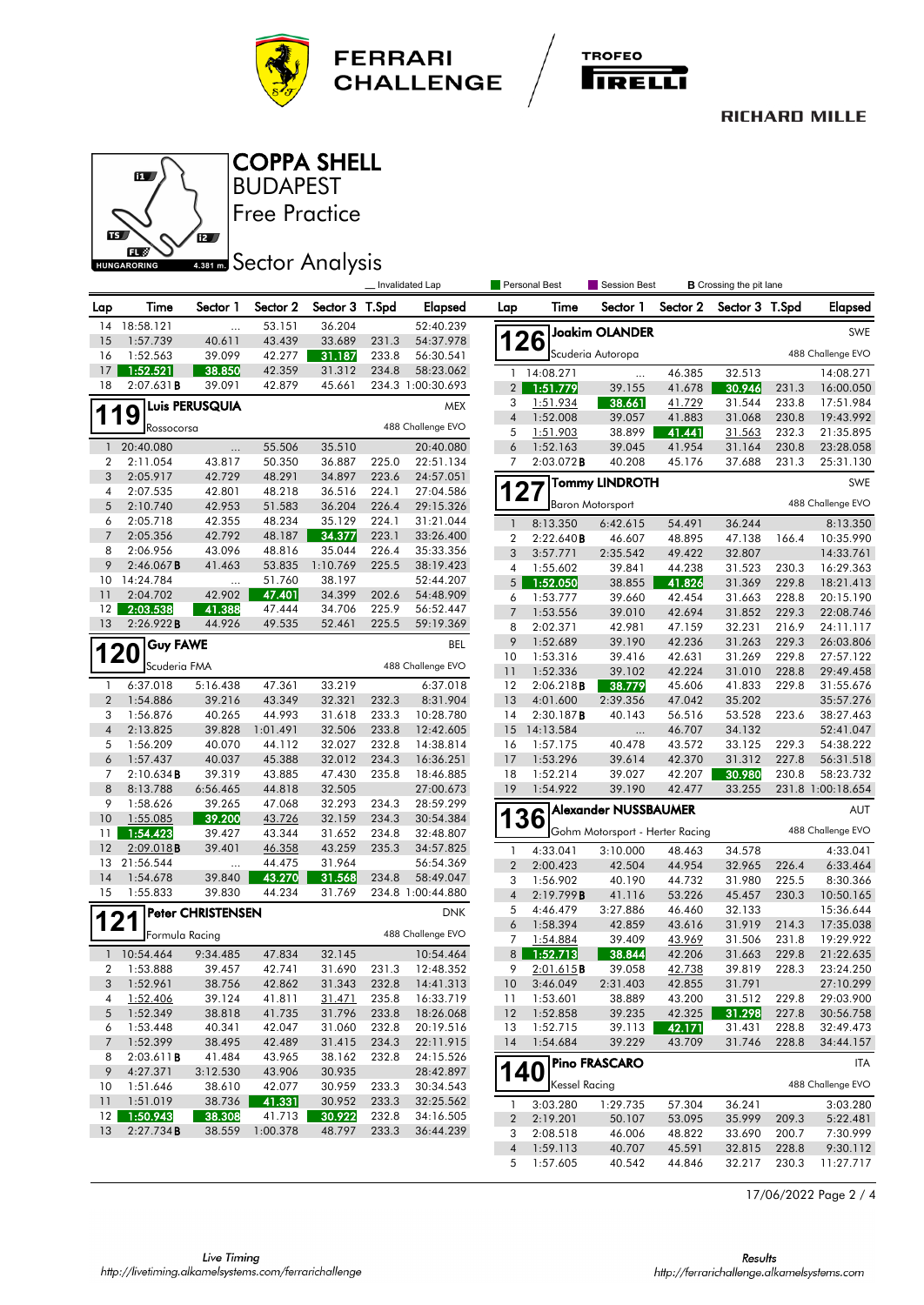





Free Practice **BUDAPEST** 

COPPA SHELL

### **4.381 m.** Sector Analysis

| Sector 3 T.Spd<br>Sector 1<br>Sector 2<br>Sector 2<br>Sector 3 T.Spd<br>Time<br>Elapsed<br>Time<br>Sector 1<br><b>Elapsed</b><br>Lap<br>Lap<br>1:56.655<br>40.098<br>32.039<br>2:16.256B<br>47.369<br>14:07.600<br>6<br>44.518<br>231.8<br>13:24.372<br>6<br>40.667<br>48.220<br>230.8<br>2:12.104B<br>41.787<br>44.204<br>231.8<br>7<br>3:20.017<br>2:04.958<br>43.458<br>17:27.617<br>7<br>46.113<br>15:36.476<br>31.601<br>8<br>4:56.662<br>3:31.567<br>49.216<br>35.879<br>8<br>1:51.945<br>41.726<br>19:19.562<br>20:33.138<br>39.101<br>31.118<br>230.3<br>9<br>2:00.853<br>222.2<br>9<br>1:51.832<br>39.329<br>30.925<br>231.8<br>40.653<br>47.492<br>32.708<br>22:33.991<br>41.578<br>21:11.394<br>10<br>1:57.342<br>40.542<br>44.832<br>31.968<br>230.3<br>1:52.437<br>38.805<br>42.303<br>31.329<br>230.8<br>23:03.831<br>24:31.333<br>10<br>1:55.385<br>31.642<br>232.8<br>1:53.401<br>39.077<br>41.993<br>32.331<br>230.8<br>24:57.232<br>11<br>40.272<br>43.471<br>26:26.718<br>11<br>12<br>1:54.523<br>39.281<br>43.364<br>31.878<br>231.8<br>12<br>1:53.043<br>39.462<br>42.380<br>31.201<br>229.8<br>26:50.275<br>28:21.241<br>39.806<br>13<br>42.330<br>13<br>1:55.295<br>43.600<br>31.889<br>231.8<br>30:16.536<br>$2:05.073$ B<br>40.250<br>42.493<br>231.3<br>28:55.348<br>14<br>2:13.404B<br>42.685<br>43.387<br>230.8<br>14<br>2:25.719<br>43.545<br>31.471<br>32:36.083<br>47.332<br>32:29.940<br>3:40.735<br>6:12.935B<br>4:19.325<br>59.015<br>54.595<br>15<br>1:51.943<br>38.958<br>31.316<br>230.8<br>34:28.026<br>15<br>38:42.875<br>41.669<br>16<br>13:49.303<br>48.325<br>33.389<br>16<br>1:55.325<br>39.211<br>231.3<br>52:32.178<br>44.650<br>31.464<br>36:23.351<br><br>40.740<br>44.222<br>229.3<br>17<br>2:37.626B<br>53.870<br>39:00.977<br>17<br>1:56.638<br>31.676<br>54:28.816<br>46.015<br>57.741<br>232.3<br>18<br>40.228<br>43.937<br>31.693<br>18<br>13:03.993<br>34.236<br>1:55.858<br>230.8<br>56:24.674<br>44.705<br>52:04.970<br>$\ldots$<br>19<br>1:55.909<br>39.924<br>44.200<br>31.785<br>232.8<br>58:20.583<br>19<br>1:51.472<br>38.750<br>41.707<br>31.015<br>232.3<br>53:56.442<br>38.451<br>20<br>2:15.083B<br>40.394<br>46.672<br>20<br>1:51.019<br>41.644<br>30.924<br>232.3<br>55:47.461<br>48.017<br>233.8 1:00:35.666<br>21<br>1:51.116<br>38.732<br>41.360<br>232.8<br>57:38.577<br>31.024<br><b>Werner GENTER</b><br>DEU<br><b>150</b><br>22<br>1:50.899<br>38.847<br>231.3<br>41.223<br>30.829<br>59:29.476<br>488 Challenge EVO<br>Moll Sportwagen Hannover<br>23<br>1:51.246<br>38.555<br>41.526<br>31.165<br>232.3 1:01:20.722<br>12:02.863<br>1:00.117<br>38.234<br>12:02.863<br>$\mathbf{1}$<br><b>Fons SCHELTEMA</b><br>$\ddotsc$<br><b>NLD</b><br>7<br>1:56.527<br>222.2<br>$\overline{2}$<br>41.852<br>43.058<br>31.617<br>13:59.390<br>488 Challenge EVO<br><b>Kessel Racing</b><br>3<br>1:53.172<br>39.382<br>42.548<br>31.242<br>226.4<br>15:52.562<br>31.216<br>14:53.560<br>37.300<br>$\overline{4}$<br>1:52.946<br>39.169<br>42.561<br>230.8<br>1:00.755<br>17:45.508<br>14:53.560<br>$\mathbf{1}$<br><br>1:53.904<br>40.014<br>2:08.619<br>44.881<br>17:02.179<br>5<br>42.463<br>31.427<br>228.8<br>19:39.412<br>2<br>49.811<br>33.927<br>185.9<br>6<br>2:22.160B<br>48.381<br>48.429<br>45.350<br>230.3<br>3<br>1:57.091<br>40.943<br>44.260<br>31.888<br>221.3<br>18:59.270<br>22:01.572<br>8:10.952<br>33.707<br>1:52.587<br>39.332<br>20:51.857<br>7<br>6:50.864<br>46.381<br>30:12.524<br>4<br>41.865<br>31.390<br>228.3<br>1:54.633<br>39.996<br>43.077<br>5<br>1:53.461<br>229.8<br>8<br>31.560<br>226.4<br>32:07.157<br>39.497<br>42.377<br>31.587<br>22:45.318<br>9<br>1:53.879<br>39.807<br>31.614<br>228.8<br>6<br>1:52.517<br>39.270<br>41.790<br>227.4<br>24:37.835<br>42.458<br>34:01.036<br>31.457<br>39.419<br>42.642<br>32.027<br>$\overline{7}$<br>39.512<br>226.9<br>26:30.653<br>10<br>1:54.088<br>230.3<br>35:55.124<br>1:52.818<br>41.861<br>31.445<br>49.763<br>230.8<br>1:52.087<br>11<br>2:27.151B<br>39.539<br>57.849<br>38:22.275<br>8<br>38.967<br>41.770<br>31.350<br>226.9<br>28:22.740<br>12<br>14:21.731<br>43.794<br>34.079<br>52:44.006<br>9<br>1:54.362<br>39.114<br>43.173<br>32.075<br>226.9<br>30:17.102<br>$\cdots$<br>13<br>40.269<br>43.070<br>226.9<br>10<br>1:53.754<br>32:10.856<br>1:55.136<br>31.797<br>54:39.142<br>40.541<br>41.805<br>31.408<br>226.9<br>14<br>1:54.972<br>31.691<br>1:52.035<br>34:02.891<br>40.462<br>42.819<br>230.3<br>56:34.114<br>11<br>39.036<br>41.849<br>31.150<br>227.4<br>15<br>42.411<br>31.327<br>230.8<br>12<br>2:09.162B<br>43.639<br>46.109<br>228.3<br>36:12.053<br>1:53.161<br>39.423<br>58:27.275<br>39.414<br>16<br>1:53.883<br>39.642<br>31.773<br>42.468<br>230.3 1:00:21.158<br>13<br>16:14.671<br>48.133<br>39.034<br>52:26.724<br><br>1:54.084<br>54:20.808<br>14<br>39.427<br>41.359<br>33.298<br>222.7<br><b>Matthias MOSER</b><br>DEU<br>159<br>30.960<br>15<br>1:51.373<br>38.935<br>41.478<br>230.3<br>56:12.181<br>488 Challenge EVO<br><b>Baron Motorsport</b><br>16<br>1:52.912<br>39.511<br>41.571<br>31.830<br>229.3<br>58:05.093<br>228.8<br>17<br>1:51.059<br>38.917<br>41.054<br>31.088<br>59:56.152<br>23:08.763<br>23:08.763<br>50.422<br>34.780<br>1.<br>$\cdots$<br>38.557<br>18<br>1:50.530<br>41.007<br>30.966<br>229.3 1:01:46.682<br>$\overline{2}$<br>1:59.180<br>40.922<br>44.550<br>33.708<br>227.8<br>25:07.943<br>39.326<br>3<br>1:55.113<br>42.073<br>33.714<br>227.8<br>27:03.056<br><b>Axel SARTINGEN</b><br>DEU<br>78<br>4<br>1:53.650<br>38.757<br>43.456<br>31.437<br>231.3<br>28:56.706<br>488 Challenge EVO<br>Lueg Sportivo - Herter Racing<br>1:52.225<br>5<br>38.993<br>41.768<br>231.3<br>31.464<br>30:48.931<br>1:52.942<br>31.818<br>229.8<br>3:13.524<br>1:38.656<br>40.853<br>3:13.524<br>6<br>38.800<br>42.324<br>32:41.873<br>$\mathbf{1}$<br>54.015<br>42.914<br>229.8<br>$\overline{\mathbf{2}}$<br>53.285<br>36.097<br>189.8<br>7<br>2:01.632B<br>39.250<br>39.468<br>34:43.505<br>2:18.269<br>48.887<br>5:31.793<br>8 18:25.277<br>44.438<br>47.182<br>33.859<br>53:08.782<br>2:17.702B<br>48.931<br>44.333<br>7:49.495<br>3<br>229.3<br>$\cdots$<br>9<br>1:54.224<br>40.697<br>42.228<br>31.299<br>226.9<br>55:03.006<br>5:13.383<br>3:52.180<br>49.060<br>32.143<br>13:02.878<br>4<br>10<br>1:54.501<br>39.548<br>43.241<br>31.712<br>229.3<br>5<br>1:50.872<br>38.545<br>41.284<br>31.043<br>232.3<br>14:53.750<br>56:57.507<br>1:52.106<br>39.003<br>31.397<br>229.8<br>1:52.035<br>39.132<br>41.635<br>31.268<br>234.8<br>16:45.785<br>11<br>41.706<br>58:49.613<br>6<br>12<br>42.665<br>1:55.676<br>2:10.309B<br>39.883<br>47.761<br>230.3 1:00:59.922<br>7<br>38.608<br>42.889<br>34.179<br>234.3<br>18:41.461<br>8<br>1:51.277<br>38.435<br>41.048<br>31.794<br>232.3<br>20:32.738<br><b>Thomas GOSTNER</b><br><b>ITA</b><br>161<br>1:50.920<br>9<br>38.739<br>41.143<br>31.038<br>230.8<br>22:23.658<br>CDP - MP Racing<br>488 Challenge EVO<br>1:50.952<br>38.518<br>41.044<br>31.390<br>233.8<br>24:14.610<br>10<br>2:01.143B<br>39.604<br>41.920<br>39.619<br>234.8<br>26:15.753<br>11<br>4:03.664<br>4:03.664<br>54.439<br>38.364<br>2:30.861<br>$\mathbf{1}$<br>5:08.683<br>3:55.245<br>42.344<br>31.094<br>31:24.436<br>12<br>$\overline{2}$<br>2:02.168<br>44.196<br>45.910<br>32.062<br>227.4<br>6:05.832<br>33:15.441<br>1:51.005<br>38.878<br>41.410<br>30.717<br>233.3<br>- 13<br>8:01.979<br>1:56.147<br>39.894<br>44.713<br>31.540<br>228.8<br>3<br>1:59.123<br>45.959<br>42.062<br>234.8<br>35:14.564<br>14<br>31.102<br>1:52.272<br>39.289<br>9:54.251<br>$\overline{4}$<br>41.846<br>31.137<br>230.3<br>232.8<br>15<br>2:03.594B<br>38.814<br>41.056<br>43.724<br>37:18.158<br>232.3<br>5<br>1:57.093<br>39.276<br>43.880<br>33.937<br>11:51.344 |  |  |  | Invalidated Lap | Personal Best | Session Best<br><b>B</b> Crossing the pit lane |  |  |  |  |
|--------------------------------------------------------------------------------------------------------------------------------------------------------------------------------------------------------------------------------------------------------------------------------------------------------------------------------------------------------------------------------------------------------------------------------------------------------------------------------------------------------------------------------------------------------------------------------------------------------------------------------------------------------------------------------------------------------------------------------------------------------------------------------------------------------------------------------------------------------------------------------------------------------------------------------------------------------------------------------------------------------------------------------------------------------------------------------------------------------------------------------------------------------------------------------------------------------------------------------------------------------------------------------------------------------------------------------------------------------------------------------------------------------------------------------------------------------------------------------------------------------------------------------------------------------------------------------------------------------------------------------------------------------------------------------------------------------------------------------------------------------------------------------------------------------------------------------------------------------------------------------------------------------------------------------------------------------------------------------------------------------------------------------------------------------------------------------------------------------------------------------------------------------------------------------------------------------------------------------------------------------------------------------------------------------------------------------------------------------------------------------------------------------------------------------------------------------------------------------------------------------------------------------------------------------------------------------------------------------------------------------------------------------------------------------------------------------------------------------------------------------------------------------------------------------------------------------------------------------------------------------------------------------------------------------------------------------------------------------------------------------------------------------------------------------------------------------------------------------------------------------------------------------------------------------------------------------------------------------------------------------------------------------------------------------------------------------------------------------------------------------------------------------------------------------------------------------------------------------------------------------------------------------------------------------------------------------------------------------------------------------------------------------------------------------------------------------------------------------------------------------------------------------------------------------------------------------------------------------------------------------------------------------------------------------------------------------------------------------------------------------------------------------------------------------------------------------------------------------------------------------------------------------------------------------------------------------------------------------------------------------------------------------------------------------------------------------------------------------------------------------------------------------------------------------------------------------------------------------------------------------------------------------------------------------------------------------------------------------------------------------------------------------------------------------------------------------------------------------------------------------------------------------------------------------------------------------------------------------------------------------------------------------------------------------------------------------------------------------------------------------------------------------------------------------------------------------------------------------------------------------------------------------------------------------------------------------------------------------------------------------------------------------------------------------------------------------------------------------------------------------------------------------------------------------------------------------------------------------------------------------------------------------------------------------------------------------------------------------------------------------------------------------------------------------------------------------------------------------------------------------------------------------------------------------------------------------------------------------------------------------------------------------------------------------------------------------------------------------------------------------------------------------------------------------------------------------------------------------------------------------------------------------------------------------------------------------------------------------------------------------------------------------------------------------------------------------------------------------------------------------------------------------------------------------------------------------------------------------------------------------------------------------------------------------------------------------------------------------------------------------------------------------------------------------------------------------------------------------------------------------------------------------------------------------------------------------------------------------------------------------------------------------------------------------------------------------------------------------------------------------------------------------------------------------------------------------------------------------------------------------------------------------------------------------------------------------------------------------------------------------------------------------------------------------------------------------------------------------------------------------------------------------------------------------------------------------------------------------------------------------------------------------------------------------------------------------------------------------------------------------------------------------------------------------------------------------------------------------------------------------------------------------------------------|--|--|--|-----------------|---------------|------------------------------------------------|--|--|--|--|
|                                                                                                                                                                                                                                                                                                                                                                                                                                                                                                                                                                                                                                                                                                                                                                                                                                                                                                                                                                                                                                                                                                                                                                                                                                                                                                                                                                                                                                                                                                                                                                                                                                                                                                                                                                                                                                                                                                                                                                                                                                                                                                                                                                                                                                                                                                                                                                                                                                                                                                                                                                                                                                                                                                                                                                                                                                                                                                                                                                                                                                                                                                                                                                                                                                                                                                                                                                                                                                                                                                                                                                                                                                                                                                                                                                                                                                                                                                                                                                                                                                                                                                                                                                                                                                                                                                                                                                                                                                                                                                                                                                                                                                                                                                                                                                                                                                                                                                                                                                                                                                                                                                                                                                                                                                                                                                                                                                                                                                                                                                                                                                                                                                                                                                                                                                                                                                                                                                                                                                                                                                                                                                                                                                                                                                                                                                                                                                                                                                                                                                                                                                                                                                                                                                                                                                                                                                                                                                                                                                                                                                                                                                                                                                                                                                                                                                                                                                                                                                                                                                                                                                                                                                                                                                                                                                                                  |  |  |  |                 |               |                                                |  |  |  |  |
|                                                                                                                                                                                                                                                                                                                                                                                                                                                                                                                                                                                                                                                                                                                                                                                                                                                                                                                                                                                                                                                                                                                                                                                                                                                                                                                                                                                                                                                                                                                                                                                                                                                                                                                                                                                                                                                                                                                                                                                                                                                                                                                                                                                                                                                                                                                                                                                                                                                                                                                                                                                                                                                                                                                                                                                                                                                                                                                                                                                                                                                                                                                                                                                                                                                                                                                                                                                                                                                                                                                                                                                                                                                                                                                                                                                                                                                                                                                                                                                                                                                                                                                                                                                                                                                                                                                                                                                                                                                                                                                                                                                                                                                                                                                                                                                                                                                                                                                                                                                                                                                                                                                                                                                                                                                                                                                                                                                                                                                                                                                                                                                                                                                                                                                                                                                                                                                                                                                                                                                                                                                                                                                                                                                                                                                                                                                                                                                                                                                                                                                                                                                                                                                                                                                                                                                                                                                                                                                                                                                                                                                                                                                                                                                                                                                                                                                                                                                                                                                                                                                                                                                                                                                                                                                                                                                                  |  |  |  |                 |               |                                                |  |  |  |  |
|                                                                                                                                                                                                                                                                                                                                                                                                                                                                                                                                                                                                                                                                                                                                                                                                                                                                                                                                                                                                                                                                                                                                                                                                                                                                                                                                                                                                                                                                                                                                                                                                                                                                                                                                                                                                                                                                                                                                                                                                                                                                                                                                                                                                                                                                                                                                                                                                                                                                                                                                                                                                                                                                                                                                                                                                                                                                                                                                                                                                                                                                                                                                                                                                                                                                                                                                                                                                                                                                                                                                                                                                                                                                                                                                                                                                                                                                                                                                                                                                                                                                                                                                                                                                                                                                                                                                                                                                                                                                                                                                                                                                                                                                                                                                                                                                                                                                                                                                                                                                                                                                                                                                                                                                                                                                                                                                                                                                                                                                                                                                                                                                                                                                                                                                                                                                                                                                                                                                                                                                                                                                                                                                                                                                                                                                                                                                                                                                                                                                                                                                                                                                                                                                                                                                                                                                                                                                                                                                                                                                                                                                                                                                                                                                                                                                                                                                                                                                                                                                                                                                                                                                                                                                                                                                                                                                  |  |  |  |                 |               |                                                |  |  |  |  |
|                                                                                                                                                                                                                                                                                                                                                                                                                                                                                                                                                                                                                                                                                                                                                                                                                                                                                                                                                                                                                                                                                                                                                                                                                                                                                                                                                                                                                                                                                                                                                                                                                                                                                                                                                                                                                                                                                                                                                                                                                                                                                                                                                                                                                                                                                                                                                                                                                                                                                                                                                                                                                                                                                                                                                                                                                                                                                                                                                                                                                                                                                                                                                                                                                                                                                                                                                                                                                                                                                                                                                                                                                                                                                                                                                                                                                                                                                                                                                                                                                                                                                                                                                                                                                                                                                                                                                                                                                                                                                                                                                                                                                                                                                                                                                                                                                                                                                                                                                                                                                                                                                                                                                                                                                                                                                                                                                                                                                                                                                                                                                                                                                                                                                                                                                                                                                                                                                                                                                                                                                                                                                                                                                                                                                                                                                                                                                                                                                                                                                                                                                                                                                                                                                                                                                                                                                                                                                                                                                                                                                                                                                                                                                                                                                                                                                                                                                                                                                                                                                                                                                                                                                                                                                                                                                                                                  |  |  |  |                 |               |                                                |  |  |  |  |
|                                                                                                                                                                                                                                                                                                                                                                                                                                                                                                                                                                                                                                                                                                                                                                                                                                                                                                                                                                                                                                                                                                                                                                                                                                                                                                                                                                                                                                                                                                                                                                                                                                                                                                                                                                                                                                                                                                                                                                                                                                                                                                                                                                                                                                                                                                                                                                                                                                                                                                                                                                                                                                                                                                                                                                                                                                                                                                                                                                                                                                                                                                                                                                                                                                                                                                                                                                                                                                                                                                                                                                                                                                                                                                                                                                                                                                                                                                                                                                                                                                                                                                                                                                                                                                                                                                                                                                                                                                                                                                                                                                                                                                                                                                                                                                                                                                                                                                                                                                                                                                                                                                                                                                                                                                                                                                                                                                                                                                                                                                                                                                                                                                                                                                                                                                                                                                                                                                                                                                                                                                                                                                                                                                                                                                                                                                                                                                                                                                                                                                                                                                                                                                                                                                                                                                                                                                                                                                                                                                                                                                                                                                                                                                                                                                                                                                                                                                                                                                                                                                                                                                                                                                                                                                                                                                                                  |  |  |  |                 |               |                                                |  |  |  |  |
|                                                                                                                                                                                                                                                                                                                                                                                                                                                                                                                                                                                                                                                                                                                                                                                                                                                                                                                                                                                                                                                                                                                                                                                                                                                                                                                                                                                                                                                                                                                                                                                                                                                                                                                                                                                                                                                                                                                                                                                                                                                                                                                                                                                                                                                                                                                                                                                                                                                                                                                                                                                                                                                                                                                                                                                                                                                                                                                                                                                                                                                                                                                                                                                                                                                                                                                                                                                                                                                                                                                                                                                                                                                                                                                                                                                                                                                                                                                                                                                                                                                                                                                                                                                                                                                                                                                                                                                                                                                                                                                                                                                                                                                                                                                                                                                                                                                                                                                                                                                                                                                                                                                                                                                                                                                                                                                                                                                                                                                                                                                                                                                                                                                                                                                                                                                                                                                                                                                                                                                                                                                                                                                                                                                                                                                                                                                                                                                                                                                                                                                                                                                                                                                                                                                                                                                                                                                                                                                                                                                                                                                                                                                                                                                                                                                                                                                                                                                                                                                                                                                                                                                                                                                                                                                                                                                                  |  |  |  |                 |               |                                                |  |  |  |  |
|                                                                                                                                                                                                                                                                                                                                                                                                                                                                                                                                                                                                                                                                                                                                                                                                                                                                                                                                                                                                                                                                                                                                                                                                                                                                                                                                                                                                                                                                                                                                                                                                                                                                                                                                                                                                                                                                                                                                                                                                                                                                                                                                                                                                                                                                                                                                                                                                                                                                                                                                                                                                                                                                                                                                                                                                                                                                                                                                                                                                                                                                                                                                                                                                                                                                                                                                                                                                                                                                                                                                                                                                                                                                                                                                                                                                                                                                                                                                                                                                                                                                                                                                                                                                                                                                                                                                                                                                                                                                                                                                                                                                                                                                                                                                                                                                                                                                                                                                                                                                                                                                                                                                                                                                                                                                                                                                                                                                                                                                                                                                                                                                                                                                                                                                                                                                                                                                                                                                                                                                                                                                                                                                                                                                                                                                                                                                                                                                                                                                                                                                                                                                                                                                                                                                                                                                                                                                                                                                                                                                                                                                                                                                                                                                                                                                                                                                                                                                                                                                                                                                                                                                                                                                                                                                                                                                  |  |  |  |                 |               |                                                |  |  |  |  |
|                                                                                                                                                                                                                                                                                                                                                                                                                                                                                                                                                                                                                                                                                                                                                                                                                                                                                                                                                                                                                                                                                                                                                                                                                                                                                                                                                                                                                                                                                                                                                                                                                                                                                                                                                                                                                                                                                                                                                                                                                                                                                                                                                                                                                                                                                                                                                                                                                                                                                                                                                                                                                                                                                                                                                                                                                                                                                                                                                                                                                                                                                                                                                                                                                                                                                                                                                                                                                                                                                                                                                                                                                                                                                                                                                                                                                                                                                                                                                                                                                                                                                                                                                                                                                                                                                                                                                                                                                                                                                                                                                                                                                                                                                                                                                                                                                                                                                                                                                                                                                                                                                                                                                                                                                                                                                                                                                                                                                                                                                                                                                                                                                                                                                                                                                                                                                                                                                                                                                                                                                                                                                                                                                                                                                                                                                                                                                                                                                                                                                                                                                                                                                                                                                                                                                                                                                                                                                                                                                                                                                                                                                                                                                                                                                                                                                                                                                                                                                                                                                                                                                                                                                                                                                                                                                                                                  |  |  |  |                 |               |                                                |  |  |  |  |
|                                                                                                                                                                                                                                                                                                                                                                                                                                                                                                                                                                                                                                                                                                                                                                                                                                                                                                                                                                                                                                                                                                                                                                                                                                                                                                                                                                                                                                                                                                                                                                                                                                                                                                                                                                                                                                                                                                                                                                                                                                                                                                                                                                                                                                                                                                                                                                                                                                                                                                                                                                                                                                                                                                                                                                                                                                                                                                                                                                                                                                                                                                                                                                                                                                                                                                                                                                                                                                                                                                                                                                                                                                                                                                                                                                                                                                                                                                                                                                                                                                                                                                                                                                                                                                                                                                                                                                                                                                                                                                                                                                                                                                                                                                                                                                                                                                                                                                                                                                                                                                                                                                                                                                                                                                                                                                                                                                                                                                                                                                                                                                                                                                                                                                                                                                                                                                                                                                                                                                                                                                                                                                                                                                                                                                                                                                                                                                                                                                                                                                                                                                                                                                                                                                                                                                                                                                                                                                                                                                                                                                                                                                                                                                                                                                                                                                                                                                                                                                                                                                                                                                                                                                                                                                                                                                                                  |  |  |  |                 |               |                                                |  |  |  |  |
|                                                                                                                                                                                                                                                                                                                                                                                                                                                                                                                                                                                                                                                                                                                                                                                                                                                                                                                                                                                                                                                                                                                                                                                                                                                                                                                                                                                                                                                                                                                                                                                                                                                                                                                                                                                                                                                                                                                                                                                                                                                                                                                                                                                                                                                                                                                                                                                                                                                                                                                                                                                                                                                                                                                                                                                                                                                                                                                                                                                                                                                                                                                                                                                                                                                                                                                                                                                                                                                                                                                                                                                                                                                                                                                                                                                                                                                                                                                                                                                                                                                                                                                                                                                                                                                                                                                                                                                                                                                                                                                                                                                                                                                                                                                                                                                                                                                                                                                                                                                                                                                                                                                                                                                                                                                                                                                                                                                                                                                                                                                                                                                                                                                                                                                                                                                                                                                                                                                                                                                                                                                                                                                                                                                                                                                                                                                                                                                                                                                                                                                                                                                                                                                                                                                                                                                                                                                                                                                                                                                                                                                                                                                                                                                                                                                                                                                                                                                                                                                                                                                                                                                                                                                                                                                                                                                                  |  |  |  |                 |               |                                                |  |  |  |  |
|                                                                                                                                                                                                                                                                                                                                                                                                                                                                                                                                                                                                                                                                                                                                                                                                                                                                                                                                                                                                                                                                                                                                                                                                                                                                                                                                                                                                                                                                                                                                                                                                                                                                                                                                                                                                                                                                                                                                                                                                                                                                                                                                                                                                                                                                                                                                                                                                                                                                                                                                                                                                                                                                                                                                                                                                                                                                                                                                                                                                                                                                                                                                                                                                                                                                                                                                                                                                                                                                                                                                                                                                                                                                                                                                                                                                                                                                                                                                                                                                                                                                                                                                                                                                                                                                                                                                                                                                                                                                                                                                                                                                                                                                                                                                                                                                                                                                                                                                                                                                                                                                                                                                                                                                                                                                                                                                                                                                                                                                                                                                                                                                                                                                                                                                                                                                                                                                                                                                                                                                                                                                                                                                                                                                                                                                                                                                                                                                                                                                                                                                                                                                                                                                                                                                                                                                                                                                                                                                                                                                                                                                                                                                                                                                                                                                                                                                                                                                                                                                                                                                                                                                                                                                                                                                                                                                  |  |  |  |                 |               |                                                |  |  |  |  |
|                                                                                                                                                                                                                                                                                                                                                                                                                                                                                                                                                                                                                                                                                                                                                                                                                                                                                                                                                                                                                                                                                                                                                                                                                                                                                                                                                                                                                                                                                                                                                                                                                                                                                                                                                                                                                                                                                                                                                                                                                                                                                                                                                                                                                                                                                                                                                                                                                                                                                                                                                                                                                                                                                                                                                                                                                                                                                                                                                                                                                                                                                                                                                                                                                                                                                                                                                                                                                                                                                                                                                                                                                                                                                                                                                                                                                                                                                                                                                                                                                                                                                                                                                                                                                                                                                                                                                                                                                                                                                                                                                                                                                                                                                                                                                                                                                                                                                                                                                                                                                                                                                                                                                                                                                                                                                                                                                                                                                                                                                                                                                                                                                                                                                                                                                                                                                                                                                                                                                                                                                                                                                                                                                                                                                                                                                                                                                                                                                                                                                                                                                                                                                                                                                                                                                                                                                                                                                                                                                                                                                                                                                                                                                                                                                                                                                                                                                                                                                                                                                                                                                                                                                                                                                                                                                                                                  |  |  |  |                 |               |                                                |  |  |  |  |
|                                                                                                                                                                                                                                                                                                                                                                                                                                                                                                                                                                                                                                                                                                                                                                                                                                                                                                                                                                                                                                                                                                                                                                                                                                                                                                                                                                                                                                                                                                                                                                                                                                                                                                                                                                                                                                                                                                                                                                                                                                                                                                                                                                                                                                                                                                                                                                                                                                                                                                                                                                                                                                                                                                                                                                                                                                                                                                                                                                                                                                                                                                                                                                                                                                                                                                                                                                                                                                                                                                                                                                                                                                                                                                                                                                                                                                                                                                                                                                                                                                                                                                                                                                                                                                                                                                                                                                                                                                                                                                                                                                                                                                                                                                                                                                                                                                                                                                                                                                                                                                                                                                                                                                                                                                                                                                                                                                                                                                                                                                                                                                                                                                                                                                                                                                                                                                                                                                                                                                                                                                                                                                                                                                                                                                                                                                                                                                                                                                                                                                                                                                                                                                                                                                                                                                                                                                                                                                                                                                                                                                                                                                                                                                                                                                                                                                                                                                                                                                                                                                                                                                                                                                                                                                                                                                                                  |  |  |  |                 |               |                                                |  |  |  |  |
|                                                                                                                                                                                                                                                                                                                                                                                                                                                                                                                                                                                                                                                                                                                                                                                                                                                                                                                                                                                                                                                                                                                                                                                                                                                                                                                                                                                                                                                                                                                                                                                                                                                                                                                                                                                                                                                                                                                                                                                                                                                                                                                                                                                                                                                                                                                                                                                                                                                                                                                                                                                                                                                                                                                                                                                                                                                                                                                                                                                                                                                                                                                                                                                                                                                                                                                                                                                                                                                                                                                                                                                                                                                                                                                                                                                                                                                                                                                                                                                                                                                                                                                                                                                                                                                                                                                                                                                                                                                                                                                                                                                                                                                                                                                                                                                                                                                                                                                                                                                                                                                                                                                                                                                                                                                                                                                                                                                                                                                                                                                                                                                                                                                                                                                                                                                                                                                                                                                                                                                                                                                                                                                                                                                                                                                                                                                                                                                                                                                                                                                                                                                                                                                                                                                                                                                                                                                                                                                                                                                                                                                                                                                                                                                                                                                                                                                                                                                                                                                                                                                                                                                                                                                                                                                                                                                                  |  |  |  |                 |               |                                                |  |  |  |  |
|                                                                                                                                                                                                                                                                                                                                                                                                                                                                                                                                                                                                                                                                                                                                                                                                                                                                                                                                                                                                                                                                                                                                                                                                                                                                                                                                                                                                                                                                                                                                                                                                                                                                                                                                                                                                                                                                                                                                                                                                                                                                                                                                                                                                                                                                                                                                                                                                                                                                                                                                                                                                                                                                                                                                                                                                                                                                                                                                                                                                                                                                                                                                                                                                                                                                                                                                                                                                                                                                                                                                                                                                                                                                                                                                                                                                                                                                                                                                                                                                                                                                                                                                                                                                                                                                                                                                                                                                                                                                                                                                                                                                                                                                                                                                                                                                                                                                                                                                                                                                                                                                                                                                                                                                                                                                                                                                                                                                                                                                                                                                                                                                                                                                                                                                                                                                                                                                                                                                                                                                                                                                                                                                                                                                                                                                                                                                                                                                                                                                                                                                                                                                                                                                                                                                                                                                                                                                                                                                                                                                                                                                                                                                                                                                                                                                                                                                                                                                                                                                                                                                                                                                                                                                                                                                                                                                  |  |  |  |                 |               |                                                |  |  |  |  |
|                                                                                                                                                                                                                                                                                                                                                                                                                                                                                                                                                                                                                                                                                                                                                                                                                                                                                                                                                                                                                                                                                                                                                                                                                                                                                                                                                                                                                                                                                                                                                                                                                                                                                                                                                                                                                                                                                                                                                                                                                                                                                                                                                                                                                                                                                                                                                                                                                                                                                                                                                                                                                                                                                                                                                                                                                                                                                                                                                                                                                                                                                                                                                                                                                                                                                                                                                                                                                                                                                                                                                                                                                                                                                                                                                                                                                                                                                                                                                                                                                                                                                                                                                                                                                                                                                                                                                                                                                                                                                                                                                                                                                                                                                                                                                                                                                                                                                                                                                                                                                                                                                                                                                                                                                                                                                                                                                                                                                                                                                                                                                                                                                                                                                                                                                                                                                                                                                                                                                                                                                                                                                                                                                                                                                                                                                                                                                                                                                                                                                                                                                                                                                                                                                                                                                                                                                                                                                                                                                                                                                                                                                                                                                                                                                                                                                                                                                                                                                                                                                                                                                                                                                                                                                                                                                                                                  |  |  |  |                 |               |                                                |  |  |  |  |
|                                                                                                                                                                                                                                                                                                                                                                                                                                                                                                                                                                                                                                                                                                                                                                                                                                                                                                                                                                                                                                                                                                                                                                                                                                                                                                                                                                                                                                                                                                                                                                                                                                                                                                                                                                                                                                                                                                                                                                                                                                                                                                                                                                                                                                                                                                                                                                                                                                                                                                                                                                                                                                                                                                                                                                                                                                                                                                                                                                                                                                                                                                                                                                                                                                                                                                                                                                                                                                                                                                                                                                                                                                                                                                                                                                                                                                                                                                                                                                                                                                                                                                                                                                                                                                                                                                                                                                                                                                                                                                                                                                                                                                                                                                                                                                                                                                                                                                                                                                                                                                                                                                                                                                                                                                                                                                                                                                                                                                                                                                                                                                                                                                                                                                                                                                                                                                                                                                                                                                                                                                                                                                                                                                                                                                                                                                                                                                                                                                                                                                                                                                                                                                                                                                                                                                                                                                                                                                                                                                                                                                                                                                                                                                                                                                                                                                                                                                                                                                                                                                                                                                                                                                                                                                                                                                                                  |  |  |  |                 |               |                                                |  |  |  |  |
|                                                                                                                                                                                                                                                                                                                                                                                                                                                                                                                                                                                                                                                                                                                                                                                                                                                                                                                                                                                                                                                                                                                                                                                                                                                                                                                                                                                                                                                                                                                                                                                                                                                                                                                                                                                                                                                                                                                                                                                                                                                                                                                                                                                                                                                                                                                                                                                                                                                                                                                                                                                                                                                                                                                                                                                                                                                                                                                                                                                                                                                                                                                                                                                                                                                                                                                                                                                                                                                                                                                                                                                                                                                                                                                                                                                                                                                                                                                                                                                                                                                                                                                                                                                                                                                                                                                                                                                                                                                                                                                                                                                                                                                                                                                                                                                                                                                                                                                                                                                                                                                                                                                                                                                                                                                                                                                                                                                                                                                                                                                                                                                                                                                                                                                                                                                                                                                                                                                                                                                                                                                                                                                                                                                                                                                                                                                                                                                                                                                                                                                                                                                                                                                                                                                                                                                                                                                                                                                                                                                                                                                                                                                                                                                                                                                                                                                                                                                                                                                                                                                                                                                                                                                                                                                                                                                                  |  |  |  |                 |               |                                                |  |  |  |  |
|                                                                                                                                                                                                                                                                                                                                                                                                                                                                                                                                                                                                                                                                                                                                                                                                                                                                                                                                                                                                                                                                                                                                                                                                                                                                                                                                                                                                                                                                                                                                                                                                                                                                                                                                                                                                                                                                                                                                                                                                                                                                                                                                                                                                                                                                                                                                                                                                                                                                                                                                                                                                                                                                                                                                                                                                                                                                                                                                                                                                                                                                                                                                                                                                                                                                                                                                                                                                                                                                                                                                                                                                                                                                                                                                                                                                                                                                                                                                                                                                                                                                                                                                                                                                                                                                                                                                                                                                                                                                                                                                                                                                                                                                                                                                                                                                                                                                                                                                                                                                                                                                                                                                                                                                                                                                                                                                                                                                                                                                                                                                                                                                                                                                                                                                                                                                                                                                                                                                                                                                                                                                                                                                                                                                                                                                                                                                                                                                                                                                                                                                                                                                                                                                                                                                                                                                                                                                                                                                                                                                                                                                                                                                                                                                                                                                                                                                                                                                                                                                                                                                                                                                                                                                                                                                                                                                  |  |  |  |                 |               |                                                |  |  |  |  |
|                                                                                                                                                                                                                                                                                                                                                                                                                                                                                                                                                                                                                                                                                                                                                                                                                                                                                                                                                                                                                                                                                                                                                                                                                                                                                                                                                                                                                                                                                                                                                                                                                                                                                                                                                                                                                                                                                                                                                                                                                                                                                                                                                                                                                                                                                                                                                                                                                                                                                                                                                                                                                                                                                                                                                                                                                                                                                                                                                                                                                                                                                                                                                                                                                                                                                                                                                                                                                                                                                                                                                                                                                                                                                                                                                                                                                                                                                                                                                                                                                                                                                                                                                                                                                                                                                                                                                                                                                                                                                                                                                                                                                                                                                                                                                                                                                                                                                                                                                                                                                                                                                                                                                                                                                                                                                                                                                                                                                                                                                                                                                                                                                                                                                                                                                                                                                                                                                                                                                                                                                                                                                                                                                                                                                                                                                                                                                                                                                                                                                                                                                                                                                                                                                                                                                                                                                                                                                                                                                                                                                                                                                                                                                                                                                                                                                                                                                                                                                                                                                                                                                                                                                                                                                                                                                                                                  |  |  |  |                 |               |                                                |  |  |  |  |
|                                                                                                                                                                                                                                                                                                                                                                                                                                                                                                                                                                                                                                                                                                                                                                                                                                                                                                                                                                                                                                                                                                                                                                                                                                                                                                                                                                                                                                                                                                                                                                                                                                                                                                                                                                                                                                                                                                                                                                                                                                                                                                                                                                                                                                                                                                                                                                                                                                                                                                                                                                                                                                                                                                                                                                                                                                                                                                                                                                                                                                                                                                                                                                                                                                                                                                                                                                                                                                                                                                                                                                                                                                                                                                                                                                                                                                                                                                                                                                                                                                                                                                                                                                                                                                                                                                                                                                                                                                                                                                                                                                                                                                                                                                                                                                                                                                                                                                                                                                                                                                                                                                                                                                                                                                                                                                                                                                                                                                                                                                                                                                                                                                                                                                                                                                                                                                                                                                                                                                                                                                                                                                                                                                                                                                                                                                                                                                                                                                                                                                                                                                                                                                                                                                                                                                                                                                                                                                                                                                                                                                                                                                                                                                                                                                                                                                                                                                                                                                                                                                                                                                                                                                                                                                                                                                                                  |  |  |  |                 |               |                                                |  |  |  |  |
|                                                                                                                                                                                                                                                                                                                                                                                                                                                                                                                                                                                                                                                                                                                                                                                                                                                                                                                                                                                                                                                                                                                                                                                                                                                                                                                                                                                                                                                                                                                                                                                                                                                                                                                                                                                                                                                                                                                                                                                                                                                                                                                                                                                                                                                                                                                                                                                                                                                                                                                                                                                                                                                                                                                                                                                                                                                                                                                                                                                                                                                                                                                                                                                                                                                                                                                                                                                                                                                                                                                                                                                                                                                                                                                                                                                                                                                                                                                                                                                                                                                                                                                                                                                                                                                                                                                                                                                                                                                                                                                                                                                                                                                                                                                                                                                                                                                                                                                                                                                                                                                                                                                                                                                                                                                                                                                                                                                                                                                                                                                                                                                                                                                                                                                                                                                                                                                                                                                                                                                                                                                                                                                                                                                                                                                                                                                                                                                                                                                                                                                                                                                                                                                                                                                                                                                                                                                                                                                                                                                                                                                                                                                                                                                                                                                                                                                                                                                                                                                                                                                                                                                                                                                                                                                                                                                                  |  |  |  |                 |               |                                                |  |  |  |  |
|                                                                                                                                                                                                                                                                                                                                                                                                                                                                                                                                                                                                                                                                                                                                                                                                                                                                                                                                                                                                                                                                                                                                                                                                                                                                                                                                                                                                                                                                                                                                                                                                                                                                                                                                                                                                                                                                                                                                                                                                                                                                                                                                                                                                                                                                                                                                                                                                                                                                                                                                                                                                                                                                                                                                                                                                                                                                                                                                                                                                                                                                                                                                                                                                                                                                                                                                                                                                                                                                                                                                                                                                                                                                                                                                                                                                                                                                                                                                                                                                                                                                                                                                                                                                                                                                                                                                                                                                                                                                                                                                                                                                                                                                                                                                                                                                                                                                                                                                                                                                                                                                                                                                                                                                                                                                                                                                                                                                                                                                                                                                                                                                                                                                                                                                                                                                                                                                                                                                                                                                                                                                                                                                                                                                                                                                                                                                                                                                                                                                                                                                                                                                                                                                                                                                                                                                                                                                                                                                                                                                                                                                                                                                                                                                                                                                                                                                                                                                                                                                                                                                                                                                                                                                                                                                                                                                  |  |  |  |                 |               |                                                |  |  |  |  |
|                                                                                                                                                                                                                                                                                                                                                                                                                                                                                                                                                                                                                                                                                                                                                                                                                                                                                                                                                                                                                                                                                                                                                                                                                                                                                                                                                                                                                                                                                                                                                                                                                                                                                                                                                                                                                                                                                                                                                                                                                                                                                                                                                                                                                                                                                                                                                                                                                                                                                                                                                                                                                                                                                                                                                                                                                                                                                                                                                                                                                                                                                                                                                                                                                                                                                                                                                                                                                                                                                                                                                                                                                                                                                                                                                                                                                                                                                                                                                                                                                                                                                                                                                                                                                                                                                                                                                                                                                                                                                                                                                                                                                                                                                                                                                                                                                                                                                                                                                                                                                                                                                                                                                                                                                                                                                                                                                                                                                                                                                                                                                                                                                                                                                                                                                                                                                                                                                                                                                                                                                                                                                                                                                                                                                                                                                                                                                                                                                                                                                                                                                                                                                                                                                                                                                                                                                                                                                                                                                                                                                                                                                                                                                                                                                                                                                                                                                                                                                                                                                                                                                                                                                                                                                                                                                                                                  |  |  |  |                 |               |                                                |  |  |  |  |
|                                                                                                                                                                                                                                                                                                                                                                                                                                                                                                                                                                                                                                                                                                                                                                                                                                                                                                                                                                                                                                                                                                                                                                                                                                                                                                                                                                                                                                                                                                                                                                                                                                                                                                                                                                                                                                                                                                                                                                                                                                                                                                                                                                                                                                                                                                                                                                                                                                                                                                                                                                                                                                                                                                                                                                                                                                                                                                                                                                                                                                                                                                                                                                                                                                                                                                                                                                                                                                                                                                                                                                                                                                                                                                                                                                                                                                                                                                                                                                                                                                                                                                                                                                                                                                                                                                                                                                                                                                                                                                                                                                                                                                                                                                                                                                                                                                                                                                                                                                                                                                                                                                                                                                                                                                                                                                                                                                                                                                                                                                                                                                                                                                                                                                                                                                                                                                                                                                                                                                                                                                                                                                                                                                                                                                                                                                                                                                                                                                                                                                                                                                                                                                                                                                                                                                                                                                                                                                                                                                                                                                                                                                                                                                                                                                                                                                                                                                                                                                                                                                                                                                                                                                                                                                                                                                                                  |  |  |  |                 |               |                                                |  |  |  |  |
|                                                                                                                                                                                                                                                                                                                                                                                                                                                                                                                                                                                                                                                                                                                                                                                                                                                                                                                                                                                                                                                                                                                                                                                                                                                                                                                                                                                                                                                                                                                                                                                                                                                                                                                                                                                                                                                                                                                                                                                                                                                                                                                                                                                                                                                                                                                                                                                                                                                                                                                                                                                                                                                                                                                                                                                                                                                                                                                                                                                                                                                                                                                                                                                                                                                                                                                                                                                                                                                                                                                                                                                                                                                                                                                                                                                                                                                                                                                                                                                                                                                                                                                                                                                                                                                                                                                                                                                                                                                                                                                                                                                                                                                                                                                                                                                                                                                                                                                                                                                                                                                                                                                                                                                                                                                                                                                                                                                                                                                                                                                                                                                                                                                                                                                                                                                                                                                                                                                                                                                                                                                                                                                                                                                                                                                                                                                                                                                                                                                                                                                                                                                                                                                                                                                                                                                                                                                                                                                                                                                                                                                                                                                                                                                                                                                                                                                                                                                                                                                                                                                                                                                                                                                                                                                                                                                                  |  |  |  |                 |               |                                                |  |  |  |  |
|                                                                                                                                                                                                                                                                                                                                                                                                                                                                                                                                                                                                                                                                                                                                                                                                                                                                                                                                                                                                                                                                                                                                                                                                                                                                                                                                                                                                                                                                                                                                                                                                                                                                                                                                                                                                                                                                                                                                                                                                                                                                                                                                                                                                                                                                                                                                                                                                                                                                                                                                                                                                                                                                                                                                                                                                                                                                                                                                                                                                                                                                                                                                                                                                                                                                                                                                                                                                                                                                                                                                                                                                                                                                                                                                                                                                                                                                                                                                                                                                                                                                                                                                                                                                                                                                                                                                                                                                                                                                                                                                                                                                                                                                                                                                                                                                                                                                                                                                                                                                                                                                                                                                                                                                                                                                                                                                                                                                                                                                                                                                                                                                                                                                                                                                                                                                                                                                                                                                                                                                                                                                                                                                                                                                                                                                                                                                                                                                                                                                                                                                                                                                                                                                                                                                                                                                                                                                                                                                                                                                                                                                                                                                                                                                                                                                                                                                                                                                                                                                                                                                                                                                                                                                                                                                                                                                  |  |  |  |                 |               |                                                |  |  |  |  |
|                                                                                                                                                                                                                                                                                                                                                                                                                                                                                                                                                                                                                                                                                                                                                                                                                                                                                                                                                                                                                                                                                                                                                                                                                                                                                                                                                                                                                                                                                                                                                                                                                                                                                                                                                                                                                                                                                                                                                                                                                                                                                                                                                                                                                                                                                                                                                                                                                                                                                                                                                                                                                                                                                                                                                                                                                                                                                                                                                                                                                                                                                                                                                                                                                                                                                                                                                                                                                                                                                                                                                                                                                                                                                                                                                                                                                                                                                                                                                                                                                                                                                                                                                                                                                                                                                                                                                                                                                                                                                                                                                                                                                                                                                                                                                                                                                                                                                                                                                                                                                                                                                                                                                                                                                                                                                                                                                                                                                                                                                                                                                                                                                                                                                                                                                                                                                                                                                                                                                                                                                                                                                                                                                                                                                                                                                                                                                                                                                                                                                                                                                                                                                                                                                                                                                                                                                                                                                                                                                                                                                                                                                                                                                                                                                                                                                                                                                                                                                                                                                                                                                                                                                                                                                                                                                                                                  |  |  |  |                 |               |                                                |  |  |  |  |
|                                                                                                                                                                                                                                                                                                                                                                                                                                                                                                                                                                                                                                                                                                                                                                                                                                                                                                                                                                                                                                                                                                                                                                                                                                                                                                                                                                                                                                                                                                                                                                                                                                                                                                                                                                                                                                                                                                                                                                                                                                                                                                                                                                                                                                                                                                                                                                                                                                                                                                                                                                                                                                                                                                                                                                                                                                                                                                                                                                                                                                                                                                                                                                                                                                                                                                                                                                                                                                                                                                                                                                                                                                                                                                                                                                                                                                                                                                                                                                                                                                                                                                                                                                                                                                                                                                                                                                                                                                                                                                                                                                                                                                                                                                                                                                                                                                                                                                                                                                                                                                                                                                                                                                                                                                                                                                                                                                                                                                                                                                                                                                                                                                                                                                                                                                                                                                                                                                                                                                                                                                                                                                                                                                                                                                                                                                                                                                                                                                                                                                                                                                                                                                                                                                                                                                                                                                                                                                                                                                                                                                                                                                                                                                                                                                                                                                                                                                                                                                                                                                                                                                                                                                                                                                                                                                                                  |  |  |  |                 |               |                                                |  |  |  |  |
|                                                                                                                                                                                                                                                                                                                                                                                                                                                                                                                                                                                                                                                                                                                                                                                                                                                                                                                                                                                                                                                                                                                                                                                                                                                                                                                                                                                                                                                                                                                                                                                                                                                                                                                                                                                                                                                                                                                                                                                                                                                                                                                                                                                                                                                                                                                                                                                                                                                                                                                                                                                                                                                                                                                                                                                                                                                                                                                                                                                                                                                                                                                                                                                                                                                                                                                                                                                                                                                                                                                                                                                                                                                                                                                                                                                                                                                                                                                                                                                                                                                                                                                                                                                                                                                                                                                                                                                                                                                                                                                                                                                                                                                                                                                                                                                                                                                                                                                                                                                                                                                                                                                                                                                                                                                                                                                                                                                                                                                                                                                                                                                                                                                                                                                                                                                                                                                                                                                                                                                                                                                                                                                                                                                                                                                                                                                                                                                                                                                                                                                                                                                                                                                                                                                                                                                                                                                                                                                                                                                                                                                                                                                                                                                                                                                                                                                                                                                                                                                                                                                                                                                                                                                                                                                                                                                                  |  |  |  |                 |               |                                                |  |  |  |  |
|                                                                                                                                                                                                                                                                                                                                                                                                                                                                                                                                                                                                                                                                                                                                                                                                                                                                                                                                                                                                                                                                                                                                                                                                                                                                                                                                                                                                                                                                                                                                                                                                                                                                                                                                                                                                                                                                                                                                                                                                                                                                                                                                                                                                                                                                                                                                                                                                                                                                                                                                                                                                                                                                                                                                                                                                                                                                                                                                                                                                                                                                                                                                                                                                                                                                                                                                                                                                                                                                                                                                                                                                                                                                                                                                                                                                                                                                                                                                                                                                                                                                                                                                                                                                                                                                                                                                                                                                                                                                                                                                                                                                                                                                                                                                                                                                                                                                                                                                                                                                                                                                                                                                                                                                                                                                                                                                                                                                                                                                                                                                                                                                                                                                                                                                                                                                                                                                                                                                                                                                                                                                                                                                                                                                                                                                                                                                                                                                                                                                                                                                                                                                                                                                                                                                                                                                                                                                                                                                                                                                                                                                                                                                                                                                                                                                                                                                                                                                                                                                                                                                                                                                                                                                                                                                                                                                  |  |  |  |                 |               |                                                |  |  |  |  |
|                                                                                                                                                                                                                                                                                                                                                                                                                                                                                                                                                                                                                                                                                                                                                                                                                                                                                                                                                                                                                                                                                                                                                                                                                                                                                                                                                                                                                                                                                                                                                                                                                                                                                                                                                                                                                                                                                                                                                                                                                                                                                                                                                                                                                                                                                                                                                                                                                                                                                                                                                                                                                                                                                                                                                                                                                                                                                                                                                                                                                                                                                                                                                                                                                                                                                                                                                                                                                                                                                                                                                                                                                                                                                                                                                                                                                                                                                                                                                                                                                                                                                                                                                                                                                                                                                                                                                                                                                                                                                                                                                                                                                                                                                                                                                                                                                                                                                                                                                                                                                                                                                                                                                                                                                                                                                                                                                                                                                                                                                                                                                                                                                                                                                                                                                                                                                                                                                                                                                                                                                                                                                                                                                                                                                                                                                                                                                                                                                                                                                                                                                                                                                                                                                                                                                                                                                                                                                                                                                                                                                                                                                                                                                                                                                                                                                                                                                                                                                                                                                                                                                                                                                                                                                                                                                                                                  |  |  |  |                 |               |                                                |  |  |  |  |
|                                                                                                                                                                                                                                                                                                                                                                                                                                                                                                                                                                                                                                                                                                                                                                                                                                                                                                                                                                                                                                                                                                                                                                                                                                                                                                                                                                                                                                                                                                                                                                                                                                                                                                                                                                                                                                                                                                                                                                                                                                                                                                                                                                                                                                                                                                                                                                                                                                                                                                                                                                                                                                                                                                                                                                                                                                                                                                                                                                                                                                                                                                                                                                                                                                                                                                                                                                                                                                                                                                                                                                                                                                                                                                                                                                                                                                                                                                                                                                                                                                                                                                                                                                                                                                                                                                                                                                                                                                                                                                                                                                                                                                                                                                                                                                                                                                                                                                                                                                                                                                                                                                                                                                                                                                                                                                                                                                                                                                                                                                                                                                                                                                                                                                                                                                                                                                                                                                                                                                                                                                                                                                                                                                                                                                                                                                                                                                                                                                                                                                                                                                                                                                                                                                                                                                                                                                                                                                                                                                                                                                                                                                                                                                                                                                                                                                                                                                                                                                                                                                                                                                                                                                                                                                                                                                                                  |  |  |  |                 |               |                                                |  |  |  |  |
|                                                                                                                                                                                                                                                                                                                                                                                                                                                                                                                                                                                                                                                                                                                                                                                                                                                                                                                                                                                                                                                                                                                                                                                                                                                                                                                                                                                                                                                                                                                                                                                                                                                                                                                                                                                                                                                                                                                                                                                                                                                                                                                                                                                                                                                                                                                                                                                                                                                                                                                                                                                                                                                                                                                                                                                                                                                                                                                                                                                                                                                                                                                                                                                                                                                                                                                                                                                                                                                                                                                                                                                                                                                                                                                                                                                                                                                                                                                                                                                                                                                                                                                                                                                                                                                                                                                                                                                                                                                                                                                                                                                                                                                                                                                                                                                                                                                                                                                                                                                                                                                                                                                                                                                                                                                                                                                                                                                                                                                                                                                                                                                                                                                                                                                                                                                                                                                                                                                                                                                                                                                                                                                                                                                                                                                                                                                                                                                                                                                                                                                                                                                                                                                                                                                                                                                                                                                                                                                                                                                                                                                                                                                                                                                                                                                                                                                                                                                                                                                                                                                                                                                                                                                                                                                                                                                                  |  |  |  |                 |               |                                                |  |  |  |  |
|                                                                                                                                                                                                                                                                                                                                                                                                                                                                                                                                                                                                                                                                                                                                                                                                                                                                                                                                                                                                                                                                                                                                                                                                                                                                                                                                                                                                                                                                                                                                                                                                                                                                                                                                                                                                                                                                                                                                                                                                                                                                                                                                                                                                                                                                                                                                                                                                                                                                                                                                                                                                                                                                                                                                                                                                                                                                                                                                                                                                                                                                                                                                                                                                                                                                                                                                                                                                                                                                                                                                                                                                                                                                                                                                                                                                                                                                                                                                                                                                                                                                                                                                                                                                                                                                                                                                                                                                                                                                                                                                                                                                                                                                                                                                                                                                                                                                                                                                                                                                                                                                                                                                                                                                                                                                                                                                                                                                                                                                                                                                                                                                                                                                                                                                                                                                                                                                                                                                                                                                                                                                                                                                                                                                                                                                                                                                                                                                                                                                                                                                                                                                                                                                                                                                                                                                                                                                                                                                                                                                                                                                                                                                                                                                                                                                                                                                                                                                                                                                                                                                                                                                                                                                                                                                                                                                  |  |  |  |                 |               |                                                |  |  |  |  |
|                                                                                                                                                                                                                                                                                                                                                                                                                                                                                                                                                                                                                                                                                                                                                                                                                                                                                                                                                                                                                                                                                                                                                                                                                                                                                                                                                                                                                                                                                                                                                                                                                                                                                                                                                                                                                                                                                                                                                                                                                                                                                                                                                                                                                                                                                                                                                                                                                                                                                                                                                                                                                                                                                                                                                                                                                                                                                                                                                                                                                                                                                                                                                                                                                                                                                                                                                                                                                                                                                                                                                                                                                                                                                                                                                                                                                                                                                                                                                                                                                                                                                                                                                                                                                                                                                                                                                                                                                                                                                                                                                                                                                                                                                                                                                                                                                                                                                                                                                                                                                                                                                                                                                                                                                                                                                                                                                                                                                                                                                                                                                                                                                                                                                                                                                                                                                                                                                                                                                                                                                                                                                                                                                                                                                                                                                                                                                                                                                                                                                                                                                                                                                                                                                                                                                                                                                                                                                                                                                                                                                                                                                                                                                                                                                                                                                                                                                                                                                                                                                                                                                                                                                                                                                                                                                                                                  |  |  |  |                 |               |                                                |  |  |  |  |
|                                                                                                                                                                                                                                                                                                                                                                                                                                                                                                                                                                                                                                                                                                                                                                                                                                                                                                                                                                                                                                                                                                                                                                                                                                                                                                                                                                                                                                                                                                                                                                                                                                                                                                                                                                                                                                                                                                                                                                                                                                                                                                                                                                                                                                                                                                                                                                                                                                                                                                                                                                                                                                                                                                                                                                                                                                                                                                                                                                                                                                                                                                                                                                                                                                                                                                                                                                                                                                                                                                                                                                                                                                                                                                                                                                                                                                                                                                                                                                                                                                                                                                                                                                                                                                                                                                                                                                                                                                                                                                                                                                                                                                                                                                                                                                                                                                                                                                                                                                                                                                                                                                                                                                                                                                                                                                                                                                                                                                                                                                                                                                                                                                                                                                                                                                                                                                                                                                                                                                                                                                                                                                                                                                                                                                                                                                                                                                                                                                                                                                                                                                                                                                                                                                                                                                                                                                                                                                                                                                                                                                                                                                                                                                                                                                                                                                                                                                                                                                                                                                                                                                                                                                                                                                                                                                                                  |  |  |  |                 |               |                                                |  |  |  |  |
|                                                                                                                                                                                                                                                                                                                                                                                                                                                                                                                                                                                                                                                                                                                                                                                                                                                                                                                                                                                                                                                                                                                                                                                                                                                                                                                                                                                                                                                                                                                                                                                                                                                                                                                                                                                                                                                                                                                                                                                                                                                                                                                                                                                                                                                                                                                                                                                                                                                                                                                                                                                                                                                                                                                                                                                                                                                                                                                                                                                                                                                                                                                                                                                                                                                                                                                                                                                                                                                                                                                                                                                                                                                                                                                                                                                                                                                                                                                                                                                                                                                                                                                                                                                                                                                                                                                                                                                                                                                                                                                                                                                                                                                                                                                                                                                                                                                                                                                                                                                                                                                                                                                                                                                                                                                                                                                                                                                                                                                                                                                                                                                                                                                                                                                                                                                                                                                                                                                                                                                                                                                                                                                                                                                                                                                                                                                                                                                                                                                                                                                                                                                                                                                                                                                                                                                                                                                                                                                                                                                                                                                                                                                                                                                                                                                                                                                                                                                                                                                                                                                                                                                                                                                                                                                                                                                                  |  |  |  |                 |               |                                                |  |  |  |  |
|                                                                                                                                                                                                                                                                                                                                                                                                                                                                                                                                                                                                                                                                                                                                                                                                                                                                                                                                                                                                                                                                                                                                                                                                                                                                                                                                                                                                                                                                                                                                                                                                                                                                                                                                                                                                                                                                                                                                                                                                                                                                                                                                                                                                                                                                                                                                                                                                                                                                                                                                                                                                                                                                                                                                                                                                                                                                                                                                                                                                                                                                                                                                                                                                                                                                                                                                                                                                                                                                                                                                                                                                                                                                                                                                                                                                                                                                                                                                                                                                                                                                                                                                                                                                                                                                                                                                                                                                                                                                                                                                                                                                                                                                                                                                                                                                                                                                                                                                                                                                                                                                                                                                                                                                                                                                                                                                                                                                                                                                                                                                                                                                                                                                                                                                                                                                                                                                                                                                                                                                                                                                                                                                                                                                                                                                                                                                                                                                                                                                                                                                                                                                                                                                                                                                                                                                                                                                                                                                                                                                                                                                                                                                                                                                                                                                                                                                                                                                                                                                                                                                                                                                                                                                                                                                                                                                  |  |  |  |                 |               |                                                |  |  |  |  |
|                                                                                                                                                                                                                                                                                                                                                                                                                                                                                                                                                                                                                                                                                                                                                                                                                                                                                                                                                                                                                                                                                                                                                                                                                                                                                                                                                                                                                                                                                                                                                                                                                                                                                                                                                                                                                                                                                                                                                                                                                                                                                                                                                                                                                                                                                                                                                                                                                                                                                                                                                                                                                                                                                                                                                                                                                                                                                                                                                                                                                                                                                                                                                                                                                                                                                                                                                                                                                                                                                                                                                                                                                                                                                                                                                                                                                                                                                                                                                                                                                                                                                                                                                                                                                                                                                                                                                                                                                                                                                                                                                                                                                                                                                                                                                                                                                                                                                                                                                                                                                                                                                                                                                                                                                                                                                                                                                                                                                                                                                                                                                                                                                                                                                                                                                                                                                                                                                                                                                                                                                                                                                                                                                                                                                                                                                                                                                                                                                                                                                                                                                                                                                                                                                                                                                                                                                                                                                                                                                                                                                                                                                                                                                                                                                                                                                                                                                                                                                                                                                                                                                                                                                                                                                                                                                                                                  |  |  |  |                 |               |                                                |  |  |  |  |
|                                                                                                                                                                                                                                                                                                                                                                                                                                                                                                                                                                                                                                                                                                                                                                                                                                                                                                                                                                                                                                                                                                                                                                                                                                                                                                                                                                                                                                                                                                                                                                                                                                                                                                                                                                                                                                                                                                                                                                                                                                                                                                                                                                                                                                                                                                                                                                                                                                                                                                                                                                                                                                                                                                                                                                                                                                                                                                                                                                                                                                                                                                                                                                                                                                                                                                                                                                                                                                                                                                                                                                                                                                                                                                                                                                                                                                                                                                                                                                                                                                                                                                                                                                                                                                                                                                                                                                                                                                                                                                                                                                                                                                                                                                                                                                                                                                                                                                                                                                                                                                                                                                                                                                                                                                                                                                                                                                                                                                                                                                                                                                                                                                                                                                                                                                                                                                                                                                                                                                                                                                                                                                                                                                                                                                                                                                                                                                                                                                                                                                                                                                                                                                                                                                                                                                                                                                                                                                                                                                                                                                                                                                                                                                                                                                                                                                                                                                                                                                                                                                                                                                                                                                                                                                                                                                                                  |  |  |  |                 |               |                                                |  |  |  |  |
|                                                                                                                                                                                                                                                                                                                                                                                                                                                                                                                                                                                                                                                                                                                                                                                                                                                                                                                                                                                                                                                                                                                                                                                                                                                                                                                                                                                                                                                                                                                                                                                                                                                                                                                                                                                                                                                                                                                                                                                                                                                                                                                                                                                                                                                                                                                                                                                                                                                                                                                                                                                                                                                                                                                                                                                                                                                                                                                                                                                                                                                                                                                                                                                                                                                                                                                                                                                                                                                                                                                                                                                                                                                                                                                                                                                                                                                                                                                                                                                                                                                                                                                                                                                                                                                                                                                                                                                                                                                                                                                                                                                                                                                                                                                                                                                                                                                                                                                                                                                                                                                                                                                                                                                                                                                                                                                                                                                                                                                                                                                                                                                                                                                                                                                                                                                                                                                                                                                                                                                                                                                                                                                                                                                                                                                                                                                                                                                                                                                                                                                                                                                                                                                                                                                                                                                                                                                                                                                                                                                                                                                                                                                                                                                                                                                                                                                                                                                                                                                                                                                                                                                                                                                                                                                                                                                                  |  |  |  |                 |               |                                                |  |  |  |  |
|                                                                                                                                                                                                                                                                                                                                                                                                                                                                                                                                                                                                                                                                                                                                                                                                                                                                                                                                                                                                                                                                                                                                                                                                                                                                                                                                                                                                                                                                                                                                                                                                                                                                                                                                                                                                                                                                                                                                                                                                                                                                                                                                                                                                                                                                                                                                                                                                                                                                                                                                                                                                                                                                                                                                                                                                                                                                                                                                                                                                                                                                                                                                                                                                                                                                                                                                                                                                                                                                                                                                                                                                                                                                                                                                                                                                                                                                                                                                                                                                                                                                                                                                                                                                                                                                                                                                                                                                                                                                                                                                                                                                                                                                                                                                                                                                                                                                                                                                                                                                                                                                                                                                                                                                                                                                                                                                                                                                                                                                                                                                                                                                                                                                                                                                                                                                                                                                                                                                                                                                                                                                                                                                                                                                                                                                                                                                                                                                                                                                                                                                                                                                                                                                                                                                                                                                                                                                                                                                                                                                                                                                                                                                                                                                                                                                                                                                                                                                                                                                                                                                                                                                                                                                                                                                                                                                  |  |  |  |                 |               |                                                |  |  |  |  |
|                                                                                                                                                                                                                                                                                                                                                                                                                                                                                                                                                                                                                                                                                                                                                                                                                                                                                                                                                                                                                                                                                                                                                                                                                                                                                                                                                                                                                                                                                                                                                                                                                                                                                                                                                                                                                                                                                                                                                                                                                                                                                                                                                                                                                                                                                                                                                                                                                                                                                                                                                                                                                                                                                                                                                                                                                                                                                                                                                                                                                                                                                                                                                                                                                                                                                                                                                                                                                                                                                                                                                                                                                                                                                                                                                                                                                                                                                                                                                                                                                                                                                                                                                                                                                                                                                                                                                                                                                                                                                                                                                                                                                                                                                                                                                                                                                                                                                                                                                                                                                                                                                                                                                                                                                                                                                                                                                                                                                                                                                                                                                                                                                                                                                                                                                                                                                                                                                                                                                                                                                                                                                                                                                                                                                                                                                                                                                                                                                                                                                                                                                                                                                                                                                                                                                                                                                                                                                                                                                                                                                                                                                                                                                                                                                                                                                                                                                                                                                                                                                                                                                                                                                                                                                                                                                                                                  |  |  |  |                 |               |                                                |  |  |  |  |
|                                                                                                                                                                                                                                                                                                                                                                                                                                                                                                                                                                                                                                                                                                                                                                                                                                                                                                                                                                                                                                                                                                                                                                                                                                                                                                                                                                                                                                                                                                                                                                                                                                                                                                                                                                                                                                                                                                                                                                                                                                                                                                                                                                                                                                                                                                                                                                                                                                                                                                                                                                                                                                                                                                                                                                                                                                                                                                                                                                                                                                                                                                                                                                                                                                                                                                                                                                                                                                                                                                                                                                                                                                                                                                                                                                                                                                                                                                                                                                                                                                                                                                                                                                                                                                                                                                                                                                                                                                                                                                                                                                                                                                                                                                                                                                                                                                                                                                                                                                                                                                                                                                                                                                                                                                                                                                                                                                                                                                                                                                                                                                                                                                                                                                                                                                                                                                                                                                                                                                                                                                                                                                                                                                                                                                                                                                                                                                                                                                                                                                                                                                                                                                                                                                                                                                                                                                                                                                                                                                                                                                                                                                                                                                                                                                                                                                                                                                                                                                                                                                                                                                                                                                                                                                                                                                                                  |  |  |  |                 |               |                                                |  |  |  |  |
|                                                                                                                                                                                                                                                                                                                                                                                                                                                                                                                                                                                                                                                                                                                                                                                                                                                                                                                                                                                                                                                                                                                                                                                                                                                                                                                                                                                                                                                                                                                                                                                                                                                                                                                                                                                                                                                                                                                                                                                                                                                                                                                                                                                                                                                                                                                                                                                                                                                                                                                                                                                                                                                                                                                                                                                                                                                                                                                                                                                                                                                                                                                                                                                                                                                                                                                                                                                                                                                                                                                                                                                                                                                                                                                                                                                                                                                                                                                                                                                                                                                                                                                                                                                                                                                                                                                                                                                                                                                                                                                                                                                                                                                                                                                                                                                                                                                                                                                                                                                                                                                                                                                                                                                                                                                                                                                                                                                                                                                                                                                                                                                                                                                                                                                                                                                                                                                                                                                                                                                                                                                                                                                                                                                                                                                                                                                                                                                                                                                                                                                                                                                                                                                                                                                                                                                                                                                                                                                                                                                                                                                                                                                                                                                                                                                                                                                                                                                                                                                                                                                                                                                                                                                                                                                                                                                                  |  |  |  |                 |               |                                                |  |  |  |  |
|                                                                                                                                                                                                                                                                                                                                                                                                                                                                                                                                                                                                                                                                                                                                                                                                                                                                                                                                                                                                                                                                                                                                                                                                                                                                                                                                                                                                                                                                                                                                                                                                                                                                                                                                                                                                                                                                                                                                                                                                                                                                                                                                                                                                                                                                                                                                                                                                                                                                                                                                                                                                                                                                                                                                                                                                                                                                                                                                                                                                                                                                                                                                                                                                                                                                                                                                                                                                                                                                                                                                                                                                                                                                                                                                                                                                                                                                                                                                                                                                                                                                                                                                                                                                                                                                                                                                                                                                                                                                                                                                                                                                                                                                                                                                                                                                                                                                                                                                                                                                                                                                                                                                                                                                                                                                                                                                                                                                                                                                                                                                                                                                                                                                                                                                                                                                                                                                                                                                                                                                                                                                                                                                                                                                                                                                                                                                                                                                                                                                                                                                                                                                                                                                                                                                                                                                                                                                                                                                                                                                                                                                                                                                                                                                                                                                                                                                                                                                                                                                                                                                                                                                                                                                                                                                                                                                  |  |  |  |                 |               |                                                |  |  |  |  |
|                                                                                                                                                                                                                                                                                                                                                                                                                                                                                                                                                                                                                                                                                                                                                                                                                                                                                                                                                                                                                                                                                                                                                                                                                                                                                                                                                                                                                                                                                                                                                                                                                                                                                                                                                                                                                                                                                                                                                                                                                                                                                                                                                                                                                                                                                                                                                                                                                                                                                                                                                                                                                                                                                                                                                                                                                                                                                                                                                                                                                                                                                                                                                                                                                                                                                                                                                                                                                                                                                                                                                                                                                                                                                                                                                                                                                                                                                                                                                                                                                                                                                                                                                                                                                                                                                                                                                                                                                                                                                                                                                                                                                                                                                                                                                                                                                                                                                                                                                                                                                                                                                                                                                                                                                                                                                                                                                                                                                                                                                                                                                                                                                                                                                                                                                                                                                                                                                                                                                                                                                                                                                                                                                                                                                                                                                                                                                                                                                                                                                                                                                                                                                                                                                                                                                                                                                                                                                                                                                                                                                                                                                                                                                                                                                                                                                                                                                                                                                                                                                                                                                                                                                                                                                                                                                                                                  |  |  |  |                 |               |                                                |  |  |  |  |
|                                                                                                                                                                                                                                                                                                                                                                                                                                                                                                                                                                                                                                                                                                                                                                                                                                                                                                                                                                                                                                                                                                                                                                                                                                                                                                                                                                                                                                                                                                                                                                                                                                                                                                                                                                                                                                                                                                                                                                                                                                                                                                                                                                                                                                                                                                                                                                                                                                                                                                                                                                                                                                                                                                                                                                                                                                                                                                                                                                                                                                                                                                                                                                                                                                                                                                                                                                                                                                                                                                                                                                                                                                                                                                                                                                                                                                                                                                                                                                                                                                                                                                                                                                                                                                                                                                                                                                                                                                                                                                                                                                                                                                                                                                                                                                                                                                                                                                                                                                                                                                                                                                                                                                                                                                                                                                                                                                                                                                                                                                                                                                                                                                                                                                                                                                                                                                                                                                                                                                                                                                                                                                                                                                                                                                                                                                                                                                                                                                                                                                                                                                                                                                                                                                                                                                                                                                                                                                                                                                                                                                                                                                                                                                                                                                                                                                                                                                                                                                                                                                                                                                                                                                                                                                                                                                                                  |  |  |  |                 |               |                                                |  |  |  |  |
|                                                                                                                                                                                                                                                                                                                                                                                                                                                                                                                                                                                                                                                                                                                                                                                                                                                                                                                                                                                                                                                                                                                                                                                                                                                                                                                                                                                                                                                                                                                                                                                                                                                                                                                                                                                                                                                                                                                                                                                                                                                                                                                                                                                                                                                                                                                                                                                                                                                                                                                                                                                                                                                                                                                                                                                                                                                                                                                                                                                                                                                                                                                                                                                                                                                                                                                                                                                                                                                                                                                                                                                                                                                                                                                                                                                                                                                                                                                                                                                                                                                                                                                                                                                                                                                                                                                                                                                                                                                                                                                                                                                                                                                                                                                                                                                                                                                                                                                                                                                                                                                                                                                                                                                                                                                                                                                                                                                                                                                                                                                                                                                                                                                                                                                                                                                                                                                                                                                                                                                                                                                                                                                                                                                                                                                                                                                                                                                                                                                                                                                                                                                                                                                                                                                                                                                                                                                                                                                                                                                                                                                                                                                                                                                                                                                                                                                                                                                                                                                                                                                                                                                                                                                                                                                                                                                                  |  |  |  |                 |               |                                                |  |  |  |  |
|                                                                                                                                                                                                                                                                                                                                                                                                                                                                                                                                                                                                                                                                                                                                                                                                                                                                                                                                                                                                                                                                                                                                                                                                                                                                                                                                                                                                                                                                                                                                                                                                                                                                                                                                                                                                                                                                                                                                                                                                                                                                                                                                                                                                                                                                                                                                                                                                                                                                                                                                                                                                                                                                                                                                                                                                                                                                                                                                                                                                                                                                                                                                                                                                                                                                                                                                                                                                                                                                                                                                                                                                                                                                                                                                                                                                                                                                                                                                                                                                                                                                                                                                                                                                                                                                                                                                                                                                                                                                                                                                                                                                                                                                                                                                                                                                                                                                                                                                                                                                                                                                                                                                                                                                                                                                                                                                                                                                                                                                                                                                                                                                                                                                                                                                                                                                                                                                                                                                                                                                                                                                                                                                                                                                                                                                                                                                                                                                                                                                                                                                                                                                                                                                                                                                                                                                                                                                                                                                                                                                                                                                                                                                                                                                                                                                                                                                                                                                                                                                                                                                                                                                                                                                                                                                                                                                  |  |  |  |                 |               |                                                |  |  |  |  |
|                                                                                                                                                                                                                                                                                                                                                                                                                                                                                                                                                                                                                                                                                                                                                                                                                                                                                                                                                                                                                                                                                                                                                                                                                                                                                                                                                                                                                                                                                                                                                                                                                                                                                                                                                                                                                                                                                                                                                                                                                                                                                                                                                                                                                                                                                                                                                                                                                                                                                                                                                                                                                                                                                                                                                                                                                                                                                                                                                                                                                                                                                                                                                                                                                                                                                                                                                                                                                                                                                                                                                                                                                                                                                                                                                                                                                                                                                                                                                                                                                                                                                                                                                                                                                                                                                                                                                                                                                                                                                                                                                                                                                                                                                                                                                                                                                                                                                                                                                                                                                                                                                                                                                                                                                                                                                                                                                                                                                                                                                                                                                                                                                                                                                                                                                                                                                                                                                                                                                                                                                                                                                                                                                                                                                                                                                                                                                                                                                                                                                                                                                                                                                                                                                                                                                                                                                                                                                                                                                                                                                                                                                                                                                                                                                                                                                                                                                                                                                                                                                                                                                                                                                                                                                                                                                                                                  |  |  |  |                 |               |                                                |  |  |  |  |
|                                                                                                                                                                                                                                                                                                                                                                                                                                                                                                                                                                                                                                                                                                                                                                                                                                                                                                                                                                                                                                                                                                                                                                                                                                                                                                                                                                                                                                                                                                                                                                                                                                                                                                                                                                                                                                                                                                                                                                                                                                                                                                                                                                                                                                                                                                                                                                                                                                                                                                                                                                                                                                                                                                                                                                                                                                                                                                                                                                                                                                                                                                                                                                                                                                                                                                                                                                                                                                                                                                                                                                                                                                                                                                                                                                                                                                                                                                                                                                                                                                                                                                                                                                                                                                                                                                                                                                                                                                                                                                                                                                                                                                                                                                                                                                                                                                                                                                                                                                                                                                                                                                                                                                                                                                                                                                                                                                                                                                                                                                                                                                                                                                                                                                                                                                                                                                                                                                                                                                                                                                                                                                                                                                                                                                                                                                                                                                                                                                                                                                                                                                                                                                                                                                                                                                                                                                                                                                                                                                                                                                                                                                                                                                                                                                                                                                                                                                                                                                                                                                                                                                                                                                                                                                                                                                                                  |  |  |  |                 |               |                                                |  |  |  |  |
|                                                                                                                                                                                                                                                                                                                                                                                                                                                                                                                                                                                                                                                                                                                                                                                                                                                                                                                                                                                                                                                                                                                                                                                                                                                                                                                                                                                                                                                                                                                                                                                                                                                                                                                                                                                                                                                                                                                                                                                                                                                                                                                                                                                                                                                                                                                                                                                                                                                                                                                                                                                                                                                                                                                                                                                                                                                                                                                                                                                                                                                                                                                                                                                                                                                                                                                                                                                                                                                                                                                                                                                                                                                                                                                                                                                                                                                                                                                                                                                                                                                                                                                                                                                                                                                                                                                                                                                                                                                                                                                                                                                                                                                                                                                                                                                                                                                                                                                                                                                                                                                                                                                                                                                                                                                                                                                                                                                                                                                                                                                                                                                                                                                                                                                                                                                                                                                                                                                                                                                                                                                                                                                                                                                                                                                                                                                                                                                                                                                                                                                                                                                                                                                                                                                                                                                                                                                                                                                                                                                                                                                                                                                                                                                                                                                                                                                                                                                                                                                                                                                                                                                                                                                                                                                                                                                                  |  |  |  |                 |               |                                                |  |  |  |  |

17/06/2022 Page 3 / 4